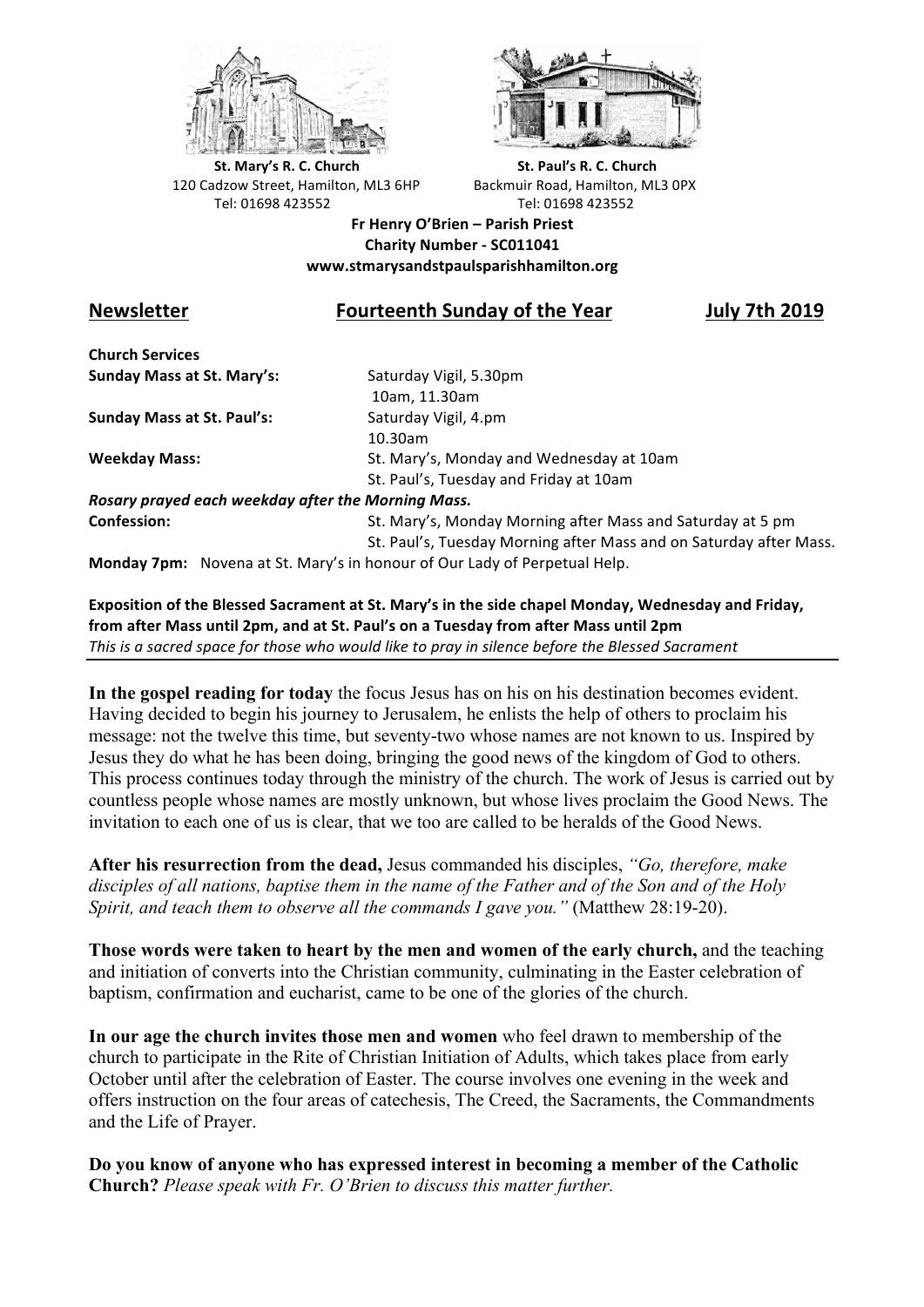*The Newsletter will take a break now for summer* 

**Carfin Grotto** is open to visitors each day of the week and is a lovely place to visit for a quiet prayerful day of reflection or indeed for a family visit during the school holidays. The Blessed Sacrament is exposed in the Glass Chapel and this is a very good place to introduce the young members of our families to prayer before the Blessed Sacrament. There is also a very good café for some light refreshments at a very reasonable cost.

**Diocese of Motherwell, Mission and Evangelization Team** offer a weekend of Scripture Reflection led by Fr. Nicholas King SJ on Saturday/Sunday 21<sup>st</sup>-22<sup>nd</sup> September at the Conforti Xavarian Centre in Coatbridge. All are welcome but pre-registration is necessary; please email missions@rcdom.org.uk; more details on poster in side porch.

**Drama Kirk, Hamilton: Walk with the Word, Exodus:** this is a dramatized walk, bringing to life Moses and the Israelites wandering in the desert; experience the Exodus anew, from the Red Sea to the Promised Land. The walk is less than a mile, but does include one steep incline. It takes place on Saturday 10<sup>th</sup> August in Chatelherault Country Park at 10am, 12 noon and also 3pm. tickets are free and are available through event brite: https://www.eventbrite.co.uk/e/walk-with-the-wordexodus-tickets-62504971051. Everyone is welcome and it may well be a good way of introducing some young members of the family to the story of Exodus.

**St. Mary's and St. Paul's Walking Group** meets on Tuesday mornings at 11am and walks for around one hour, starting from the Museum and returning there to have some tea and coffee. The walking group proves to be popular and new members are always welcome. *Just come along if you feel like it.*

**Credo, St. Mary's and St. Paul's Faith Sharing Group** is taking a break now for summer and will resume in August.

**Ordinations to the Priesthood:** let us give thanks to God that Motherwell Diocese has three newly ordained priests: Fr. Charles Coyle; Fr. Kieran Hamilton; Fr. Mark O'Donnell; Rev. Kevin Lawrie will be ordained in St. Aloysius Chapelhall on  $17<sup>th</sup>$  July.

*Please remember our new priests in your prayers and also Deacon Kevin who is preparing for ordination next week.*

**Fr. Bill Tollan,** whom many of you know, will celebrate his 60<sup>th</sup> Anniversary of Ordination here at St. Mary's on Tuesday16th July with a Mass of Thanksgiving at 7pm. By any standards it is a remarkable achievement and we wish Fr. Bill every grace and blessing. Please come along if you are free and join us in thanking God for Fr. Bill's years of faithful ministry.

**Please pray for those who have died recently**: James McWilliams, John Grattan, Margaret Brown, Sandy Stewart, Christopher Clancy, Elizabeth Canning, Brian Pearson, Benny Tomolillo. Giuseppe Fionda, Betty Leonard, Eilidh Hallett, David Chalmers, Derek Sellar, Christine Devine, Gina Pedreschi, Catherine Brady, Mary Lafferty, Nicholas Thompson, Caroline Cassidy, William Coyle, Richard Stark, Eddie Barrett,

**Special Remembrance**: Karen Wilson, Walter and Margaret Connolly, Nicholas Connolly, James John Lennox, Rozalia Romanczuk, Joe McCafferty, Frank and Mary McAteer and deceased members of the McAteer families, Margaret Daly Rooney and deceased members of the Lynas family, Catherine (Breen) Franchitti, and all our deceased relatives and friends and benefactors of St. Mary's and St. Paul's.